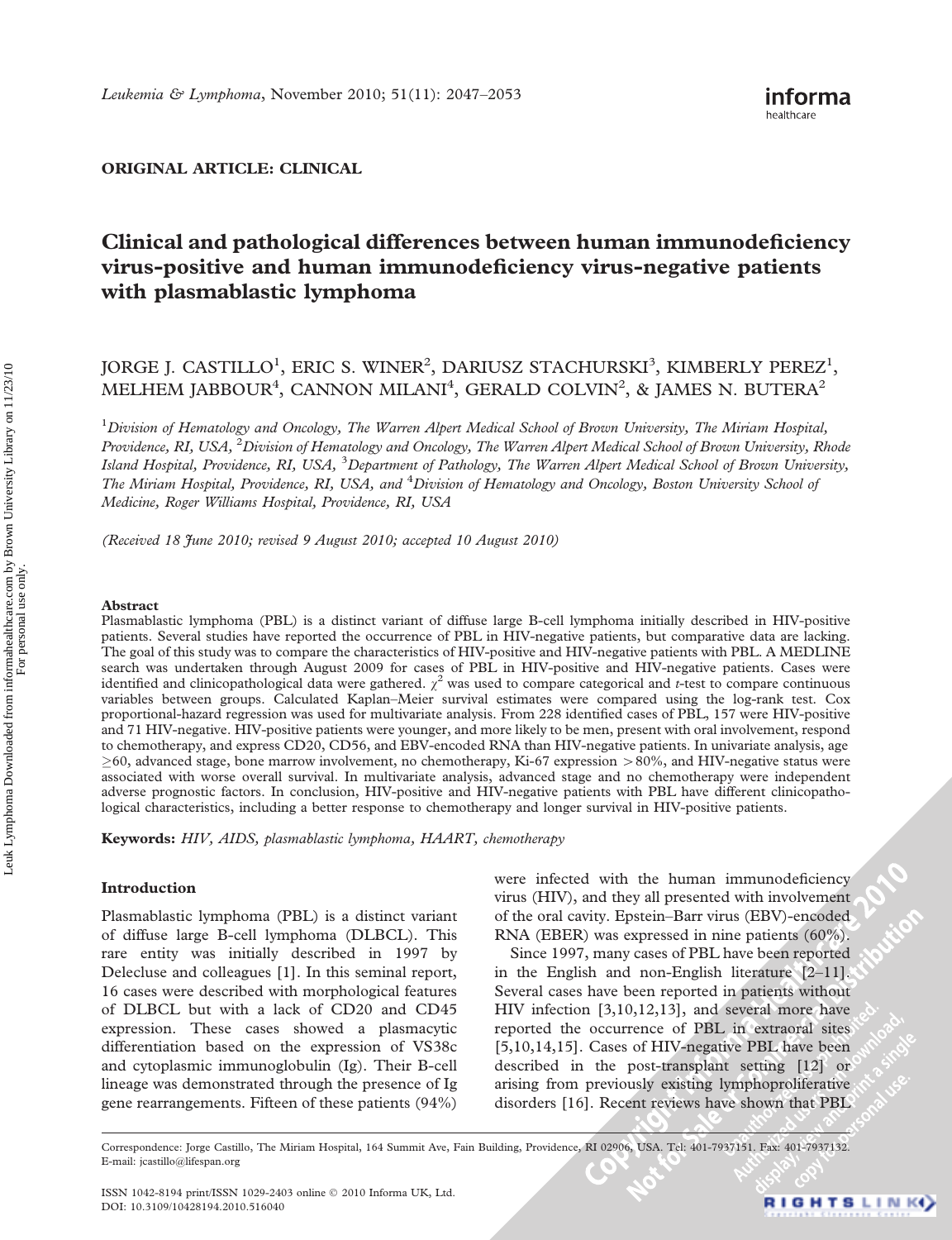is not only a diagnostic challenge, given its morphology and absence of CD20 staining, but a therapeutic challenge as well. Although this malignancy may have an initial good response to therapy, it is typically hallmarked by a high relapse rate, resistance to intensive therapies, and short survival [17,18].

To date, there have been no studies evaluating the differences between HIV-positive and HIV-negative patients with PBL. We hypothesize that the clinical and pathological characteristics of PBL in these two groups may be different. Hence, in this study, we compared the clinical and pathological characteristics of HIV-positive and HIV-negative patients with PBL.

## Methods

## Search design and case selection

An extensive literature search using PubMed/MED-LINE from January 1997 through August 2009 was undertaken for articles in all languages reporting cases with a histological and/or pathological diagnosis of PBL in HIV-positive or HIV-negative individuals. The search key was ('lymphoma, large-cell, immunoblastic'[MeSH Terms] OR ('lymphoma'[All Fields] AND 'large-cell'[All Fields] AND 'immunoblastic'[All Fields]) OR 'immunoblastic large-cell lymphoma'[All Fields] OR ('plasmablastic'[All Fields] AND 'lymphoma'[All Fields]) OR 'plasmablastic lymphoma'[All Fields]). The reference lists of each retrieved article were scrutinized for additional reports. Pediatric and adult cases of PBL were selected based on the initial diagnosis provided by the authors of each publication. Cases with an unknown HIV status or cases already reported in other articles were excluded. Due to controversy on the potential role of human herpesvirus-8 (HHV-8) in PBL [19,20], these cases and those reported as HHV-8- or Castleman disease-associated plasmablastic microlymphoma were excluded. Editorials, reviews without additional cases, and non-published abstracts were excluded.

#### Data gathering

Data were gathered according to the following parameters: (1) clinical data included country of report, age at presentation, gender, HIV status, performance status, lactate dehydrogenase (LDH) level, Ann Arbor clinical stage, site of involvement, including bone marrow, presence of B symptoms, frontline therapy, response to therapy, outcome, and overall survival in months; (2) pathological data included expression of CD45, B-cell markers (i.e. CD20 and CD79a), T-cell markers (i.e. CD3, CD4, CD8, and CD56), Ki-67, and EBER. We attempted

to contact approximately 40% of the authors to clarify the HIV status and other data pertinent to the reported patients, if needed, with a response rate of 30%.

## Statistical analyses

Overall survival was defined as the time between diagnosis and death or last follow-up. Cases were separated into two groups, HIV-positive and HIVnegative. The  $\gamma^2$  test was used to compare categorical clinicopathological variables between groups and the t-test was used to compare continuous variables between groups. Survival curves were estimated using the Kaplan–Meier method for incomplete observations and compared using the log-rank test. The Cox proportional-hazard regression test was used for multivariate analysis.  $p$ -Values of less than 0.05 were considered statistically significant. Calculations and survival graphs were obtained using MedCalc statistical software (Mariakerke, Belgium).

# Results

## Search results

The initial search rendered 374 articles. After review of abstracts and full-text articles, 83 articles were deemed suitable for our study; 80 articles were in English, one article was in Spanish [21], one in French [22], and one in Polish [23]. These articles included 248 cases from which 20 had an unknown HIV status. From the 228 cases that were included in our study, 157 were HIV-positive and 71 were HIVnegative.

### Clinicopathological characteristics

The comparative analysis of the clinical and pathological characteristics between 157 HIV-positive and 71 HIV-negative patients can be seen in Tables I and II, respectively. Statistically significant differences between HIV-positive and HIV-negative patients with PBL were observed in age, gender, rate of oral involvement, response to therapy, and expression of CD20, CD56, and EBER. There were no differences in stage distribution, rate of bone marrow involvement, presence of B symptoms, therapy received, and CD4, CD45, CD79a, BCL-2, or Ki-67 expression.

#### Survival analysis

Survival data were available in 138 patients with PBL, 87 HIV-positive patients and 51 HIV-negative patients. The median overall survival (OS) for the entire group was 12 months, with an estimated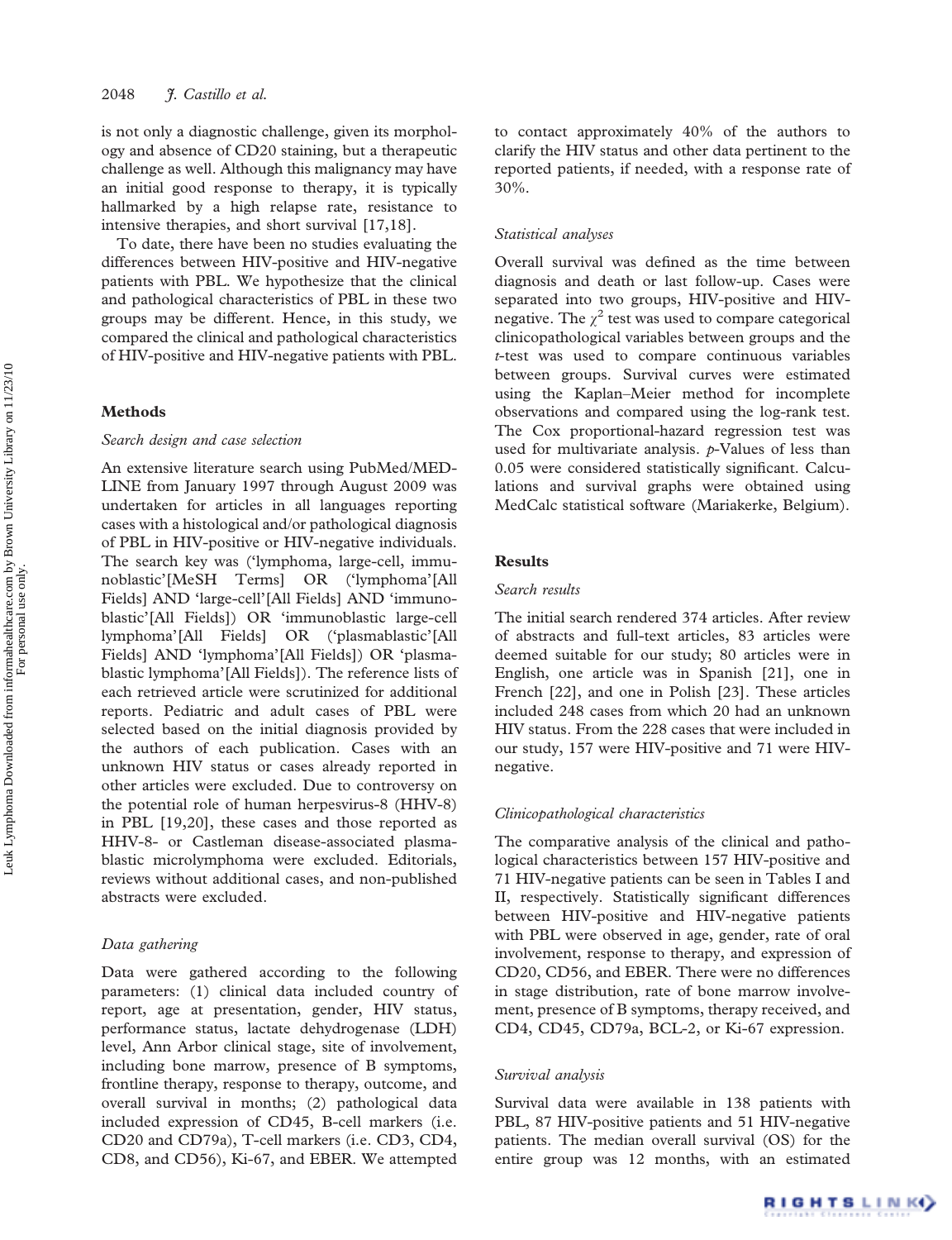Table I. Clinical characteristics of 157 HIV-positive and 71 HIV-negative patients with plasmablastic lymphoma.

|                               | All patients | HIV-positive | HIV-negative | $p$ -Value |
|-------------------------------|--------------|--------------|--------------|------------|
| Total                         | 228 (100%)   | 157 (69%)    | $71(31\%)$   |            |
| Age $(n = 223)$               |              |              |              |            |
| Older than 60 years           | 35 $(16%)$   | $2(1\%)$     | 33 (47%)     | < 0.0001   |
| 60 years or younger           | 188 (84%)    | 151 (99%)    | 37 (53%)     |            |
| Mean age (range)              | $45(1-90)$   | $39(3-65)$   | $58(1-90)$   | < 0.0001   |
| Sex $(n = 228)$               |              |              |              |            |
| Male                          | 172 (75%)    | 128 (82%)    | 44 (62%)     | 0.0026     |
| Female                        | 56 (25%)     | 29 (18%)     | 27 (38%)     |            |
| Stage $(n=174)$               |              |              |              |            |
| 1                             | 56 (32%)     | 42 $(37%)$   | 14 (23%)     | $0.3760*$  |
| $\mathbf{I}$                  | 23(13%)      | $13(12\%)$   | $10(16\%)$   |            |
| III                           | 10(6%)       | $1(1\%)$     | 9(15%)       |            |
| IV                            | 85 (49%)     | 57 (50%)     | 28 (46%)     |            |
| Site of involvement $(n=213)$ |              |              |              |            |
| Oral                          | 98 (46%)     | 88 (58%)     | $10(16\%)$   | < 0.0001   |
| Extraoral                     | 115(54%)     | 64 (42%)     | 51 (84%)     |            |
| Bone marrow $(n=83)$          |              |              |              |            |
| Involved                      | $25(30\%)$   | 17 (30%)     | $8(30\%)$    | 0.8511     |
| Not involved                  | 58 (70%)     | 39 (70%)     | 19 (70%)     |            |
| B symptoms $(n=69)$           |              |              |              |            |
| Present                       | 28 (41%)     | 15 (33%)     | 13(54%)      | 0.1553     |
| Absent                        | 41 $(59%)$   | 30 (67%)     | 11 $(46%)$   |            |
| Therapy $(n=120)$             |              |              |              |            |
| Chemotherapy                  | 94 (78%)     | 59 (77%)     | 35 (81%)     | 0.7059     |
| No chemotherapy               | 26(22%)      | 18 (23%)     | 8(19%)       |            |
| Response to therapy $(n=78)$  |              |              |              |            |
| Complete response             | 38 (49%)     | 23(55%)      | 15(42%)      | $0.0208*$  |
| Partial response              | 16(21%)      | 11 $(26%)$   | 5(14%)       |            |
| Stable disease                | 6(8%)        | $0(0\%)$     | 6(16%)       |            |
| Progressive disease           | 18(23%)      | 8(19%)       | 10(28%)      |            |

\*p-Value for trend.

HIV, human immunodeficiency virus.

5-year OS of 21% [Figure 1(A)]. In the univariate analysis, age  $\geq 60$  years, advanced stage, bone marrow involvement, no chemotherapy, and HIVnegative status were associated with worse OS (Table III). HIV-negative patients  $(n = 51)$  had a median OS of 9 months, versus 14 months in HIV-positive patients  $(n = 87)$  [ $p = 0.03$ ; Figure 1(B)]. As expected, the use of chemotherapy showed significant improvement in survival in both HIV-negative (14 vs. 3 months;  $p < 0.001$ ) and HIV-positive patients (16) vs. 4 months;  $p = 0.04$ ) (data not shown). In the multivariate analysis, advanced stage at presentation and no chemotherapy were independent adverse factors for OS in patients with PBL (Table III).

# Discussion

PBL is a recently described aggressive variant of DLBCL initially reported in the HIV-infected population [24]. However, in recent years, several cases have been described in HIV-negative individuals [3,10,12–15]. Nonetheless, PBL is a rare malignancy. Therefore, large informative studies of this entity are not currently available. Hence, our effort on gathering data from previously published small series and case reports in patients with and without HIV infection is an attempt to improve the current understanding of this unusual malignancy, as there have been no previously published studies comparing the characteristics of HIV-positive and HIV-negative patients with PBL.

Based on the results of this study, PBL arising in HIV-positive and HIV-negative individuals has distinct clinical and pathological differences. Among the most notable clinical differences, we found that HIVpositive PBL patients are younger, include a higher proportion of male cases, have more common oral involvement, and have a better response to chemotherapy than their HIV-negative counterparts. The former two factors, we believe, are due to the closely related historical epidemiology of HIV infection, which has more frequently affected younger men.

The predilection for HIV-associated PBL to present in the oral cavity may be due to the high incidence of chronic premalignant oral lesions in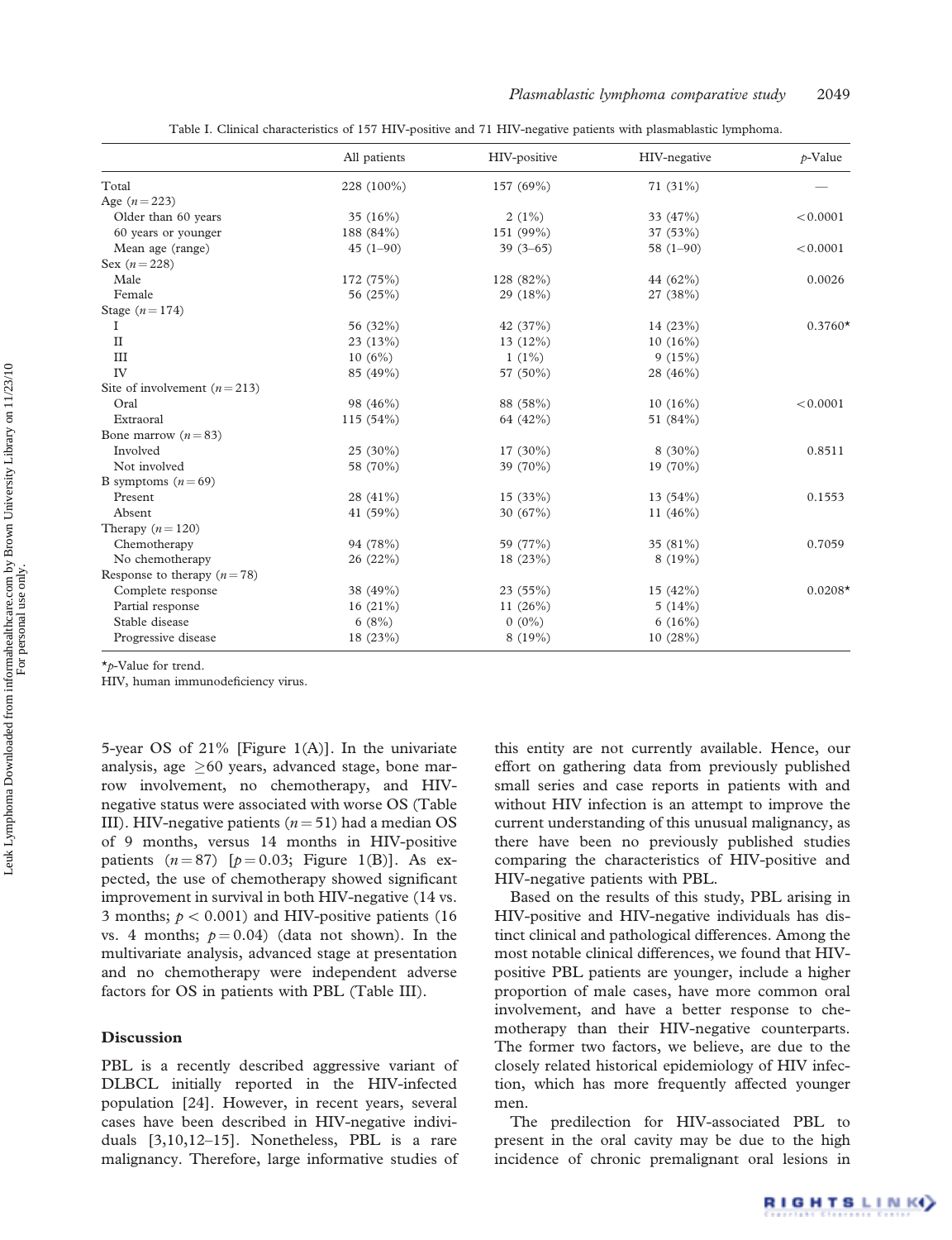## 2050 F. Castillo et al.

Table II. Pathological characteristics of 157 HIV-positive and 71 HIV-negative patients with plasmablastic lymphoma.

|                           | All patients | HIV-positive | HIV-negative | $p$ -Value |
|---------------------------|--------------|--------------|--------------|------------|
| CD45 expression $(n=136)$ |              |              |              |            |
| Positive                  | 73(54%)      | 56 (50%)     | 17 $(68%)$   | 0.1714     |
| Negative                  | 63 (46%)     | 55 (50%)     | $8(32\%)$    |            |
| CD20 expression $(n=156)$ |              |              |              |            |
| Positive                  | 21(14%)      | 21 (17%)     | $0(0\%)$     | 0.0155     |
| Negative                  | 135 $(86\%)$ | 99 (83%)     | 36 (100%)    |            |
| CD79a expression $(n=93)$ |              |              |              |            |
| Positive                  | 43 $(46%)$   | 31 $(51\%)$  | 12(37%)      | 0.3149     |
| Negative                  | 50 (54%)     | 30 $(49%)$   | 20(63%)      |            |
| CD4 expression $(n=12)$   |              |              |              |            |
| Positive                  | 3(25%)       | 2(22%)       | 1(33%)       | 0.7003     |
| Negative                  | 9(75%)       | 7(78%)       | 2(67%)       |            |
| CD56 expression $(n=38)$  |              |              |              |            |
| Positive                  | $15(40\%)$   | 14 $(67%)$   | 1(6%)        | 0.0005     |
| Negative                  | $23(60\%)$   | 7(33%)       | 16 $(94%)$   |            |
| BCL-2 expression $(n=31)$ |              |              |              |            |
| Positive                  | 6(19%)       | 4(17%)       | 2(25%)       | 0.9599     |
| Negative                  | 25(81%)      | 19 (83%)     | 6(75%)       |            |
| Ki-67 expression $(n=73)$ |              |              |              |            |
| 80% or higher             | 52 (71%)     | 39 (75%)     | 13 $(62%)$   | 0.4047     |
| Lower than 80%            | 21(29%)      | 13(25%)      | 8(38%)       |            |
| EBER expression $(n=142)$ |              |              |              |            |
| Positive                  | 102(72%)     | 83 (82%)     | 19 $(46%)$   | < 0.0001   |
| Negative                  | 40(28%)      | 18 (18%)     | 22(54%)      |            |

HIV, human immunodeficiency virus; EBER, Epstein–Barr virus-encoded RNA.



Figure 1. Kaplan–Meier curves showing overall survival estimates in patients with plasmablastic lymphoma. (A) Whole group  $(n = 138)$ , and (B) by HIV status  $(n = 138)$ .

patients with HIV. Furthermore, patients with HIV have increased rates of EBV, HHV-8, and human papillomavirus (HPV) in the oral cavity [25–27]; however, further research is needed to understand the relationship between these viruses and the pathogenesis of PBL.

The better response to chemotherapy seen in HIVpositive patients could be partially explained by the use of highly active antiretroviral therapy (HAART). That is, HIV-positive patients with aggressive B-cell lymphomas are frequently accompanied by a depressed CD4+ cell count and its associated weakened immune system. These deficiencies can improve in response to HAART, and therefore may result in better survival through improved immunosurveillance [28,29]. Moreover, the immune defects in HIV-negative patients with other immunosuppressive predisposing factors (e.g. post-transplant or chronic autoimmune states) may be less likely to correct with therapy.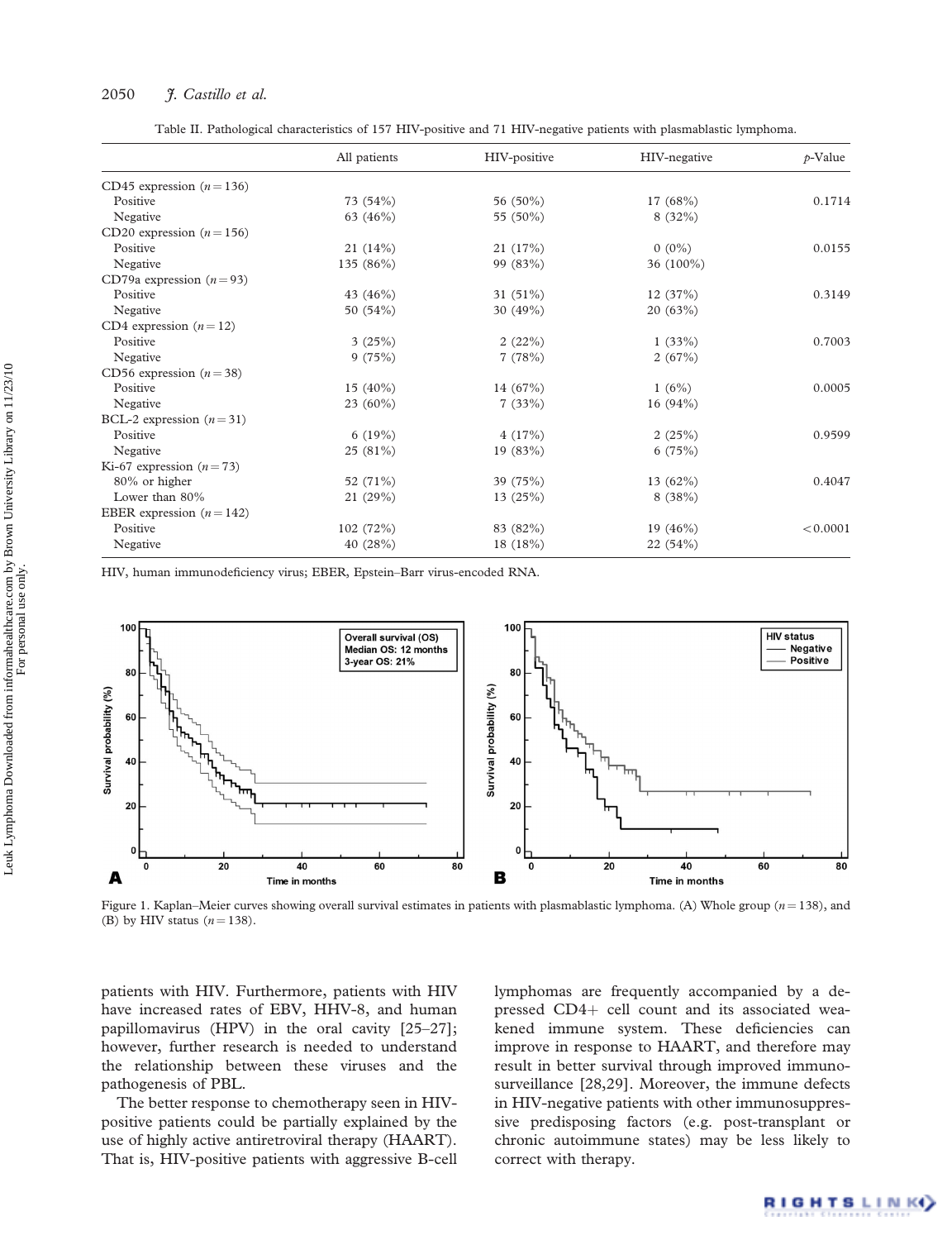| Variable                 | Univariate analysis, HR (95% CI) | $p$ -Value | Multivariate analysis*, HR (95% CI) | $p$ -Value |
|--------------------------|----------------------------------|------------|-------------------------------------|------------|
| Age $>60$ years          | $1.82(1.00-3.33)$                | 0.012      |                                     |            |
| Male sex                 | $0.70(0.42 - 1.15)$              | 0.113      |                                     |            |
| Advanced stage           | $2.05(1.36-3.10)$                | 0.0006     | $2.87(1.72 - 4.79)$                 | 0.0001     |
| Presence of B symptoms   | $1.59(0.81-3.12)$                | 0.142      |                                     |            |
| Oral involvement         | $0.69(0.45-1.05)$                | 0.082      |                                     |            |
| Bone marrow involved     | $1.95(1.00-3.82)$                | 0.018      |                                     |            |
| No chemotherapy          | $1.81(1.00-3.47)$                | 0.025      | $2.52(1.42 - 4.48)$                 | 0.002      |
| HIV-negative status      | $1.54(1.00-2.39)$                | 0.034      |                                     |            |
| <b>EBER</b> expression   | $1.54(0.82 - 2.90)$              | 0.131      |                                     |            |
| Ki-67 expression $>80\%$ | $2.95(1.32 - 6.56)$              | 0.013      |                                     |            |

Table III. Univariate and multivariate survival analysis in 238 patients with plasmablastic lymphoma.

\*Multivariate analysis included age, stage, chemotherapy, and HIV status.

HR, hazard ratio; CI, confidence interval; HIV, human immunodeficiency virus; EBER, Epstein–Barr virus-encoded RNA.

With regard to differences in their pathological characteristics, HIV-positive individuals have a significantly higher expression of CD20, CD56, and EBER. Although the prognostic role of the immunohistochemical expression of CD20 has not been formally investigated in DLBCL, the loss of CD20 has been associated with plasmacytic differentiation, and conveys a worse prognosis [30]. Our study found a higher proportion of CD20-positive PBL in HIVpositive patients. This finding suggests that further research is needed to evaluate the prognostic value of CD20 and the potential therapeutic role of rituximab in CD20-positive PBL. Although it is possible that some of these patients were DLBCL cases misdiagnosed as CD20-positive PBL, these data are thoughtprovoking, as the differences of CD20 expression between HIV-positive and HIV-negative patients with PBL allow one to postulate that HIV-positive PBL could arise from a B-cell at earlier stages of plasmacytic differentiation, compared with HIVnegative PBL.

The expression of CD56 in DLBCL is rare, and has been associated with a germinal center-like phenotype [31,32]. However, the cell of origin of PBL almost invariably shows a post-germinal centerlike phenotype, making the significance of this finding unclear. In a previous study, more than half of PBL cases showed expression of CD56 [11], although there was not an association between CD56 expression and prognosis in PBL. There are no clear explanations for the difference in CD56 expression in HIV-positive and HIV-negative patients with PBL. This is a novel finding that deserves further research.

Finally, the expression of EBER is more frequently seen in HIV-positive PBL. HIV infection creates a permissive environment for chronic EBV infection, with a subsequent latency that predisposes the EBVtransformed B-cells to become malignant. In fact, a type 3 EBV latency pattern has been associated with the development of both acquired immunodeficiency syndrome (AIDS)-associated lymphomas and posttransplant lymphoproliferative disorders [33]. Likely, there is a connection between HIV-induced immunosuppression and the development of EBVassociated PBL. Furthermore, strengthening this argument is that some but not all of the HIVnegative PBL cases are associated with other types of immunosuppression, such as chronic steroid use or post-transplant states.

When evaluating for survival, HIV-positive patients with PBL had a better survival than HIVnegative patients with PBL. This correlates with a better response rate to chemotherapy seen in HIVpositive PBL patients, which may be associated with the administration of HAART and restoration of immune surveillance. However, other factors could also have affected negatively the survival of HIV-negative patients, such as multiorgan failure, engraftment rejection in post-transplant patients, or infectious complications due to immunosuppression. HIV-negative patients with PBL in this study were older, and therefore may have had a higher likelihood of poor organ reserve and possibly worse organ performance status at diagnosis, making them poorer candidates for consideration of chemotherapy. Although HIV-positive patients can have infectious complications, and the potential interactions between HAART and chemotherapy can be cumbersome and difficult to manage, the supportive therapy for HIV-positive patients could potentially have a stronger impact than for HIV-negative patients.

In the univariate analysis, age  $\geq 60$  years, advanced stage, bone marrow involvement, no chemotherapy, and expression of Ki-67 at  $>80\%$  were also identified as adverse prognostic indicators for OS in all patients with PBL. Most of these factors have previously been reported as adverse prognostic indicators in other aggressive lymphomas; hence, their association with poor OS in PBL patients is not surprising. In the multivariate analysis, advanced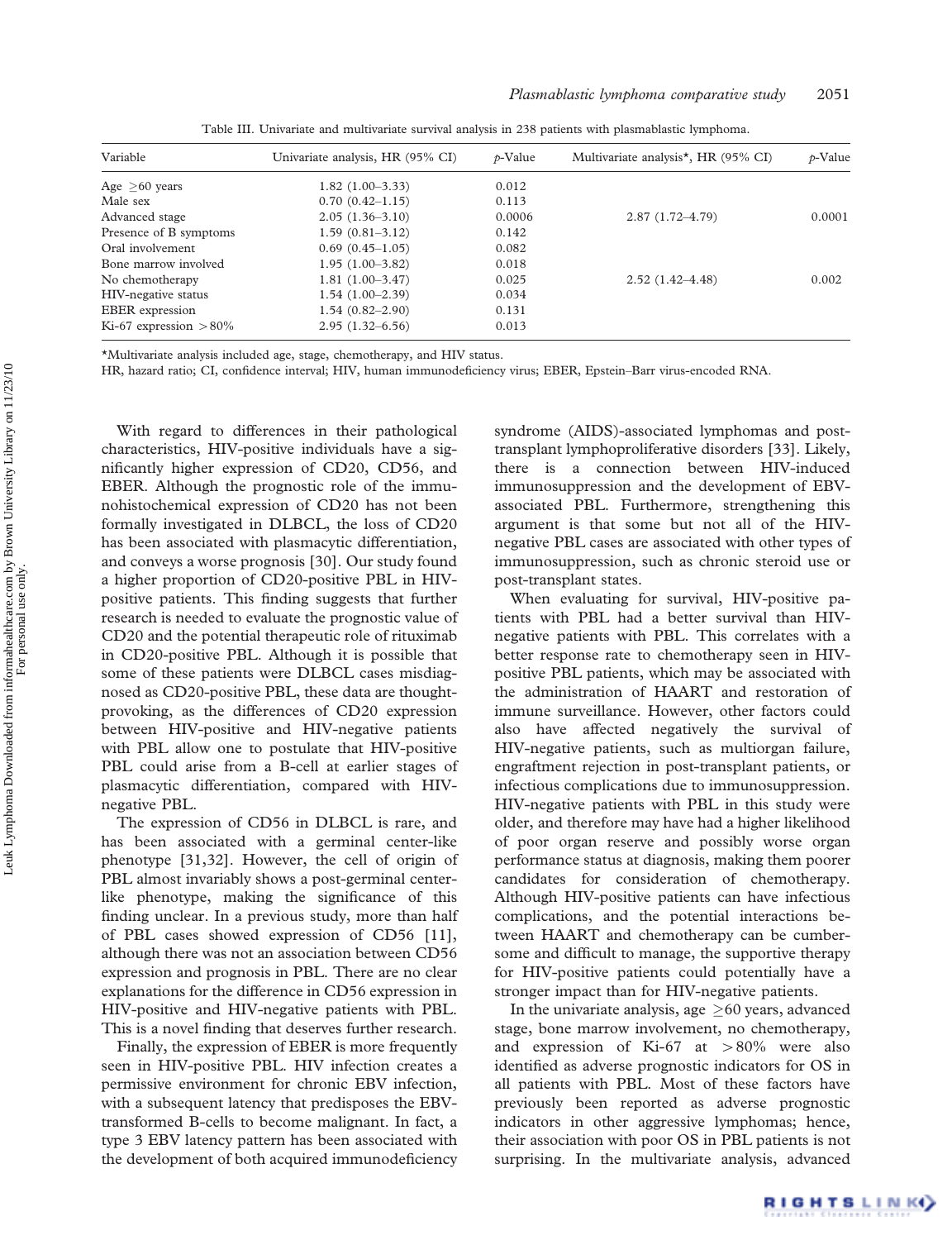stage and no chemotherapy were independent adverse prognostic factors for OS. Advanced stage has previously been reported as an adverse factor in HIV-positive patients with PBL [34]. Our study also shows that there was an improvement in survival in patients who received chemotherapy, regardless of their HIV status. Given the aggressive nature of this lymphoid malignancy in both HIV-positive and HIVnegative patients, this is not surprising.

Among the major limitations of our study is its retrospective nature, which could have introduced a selection bias, since case reports tend to emphasize great responses or poor clinical courses. However, several larger case series have also been included, somewhat balancing out this potential bias. Additionally, the authors acknowledge the potential pitfalls of reviewing previously published data on PBL, given that the criteria for its pathological diagnosis continue evolving and may not have been entirely well defined over the past several years. However, a recent publication addressed minimal criteria for the pathological diagnosis of PBL, irrespective of HIV or EBV status, in countries with limited resources [35].

## Conclusions

Plasmablastic lymphoma is a rare variant of DLBCL, but is increasingly being described in HIV-positive as well as HIV-negative patients. Our study identified several clinicopathological differences between HIVpositive and HIV-negative patients, including age, sex, oral involvement, response to chemotherapy, and CD20, CD56, and EBER expression. The survival of HIV-negative patients with PBL appears shorter than for HIV-positive patients. Better treatments are needed for this aggressive B-cell malignancy.

## Acknowledgements

Preliminary results from this study were presented at 'Lymphoma & Myeloma 2009: An International Congress on Hematologic Malignancies,' New York, USA, 22–24 October 2009.

**Declaration of interest:** The authors report no conflicts of interest. The authors alone are responsible for the content and writing of the paper.

# References

- 1. Delecluse HJ, Anagnostopoulos I, Dallenbach F, et al. Plasmablastic lymphomas of the oral cavity: a new entity associated with the human immunodeficiency virus infection. Blood 1997;89:1413–1420.
- 2. Cattaneo C, Facchetti F, Re A, et al. Oral cavity lymphomas in immunocompetent and human immunodeficiency virus infected patients. Leuk Lymphoma 2005;46:77–81.
- 3. Colomo L, Loong F, Rives S, et al. Diffuse large B-cell lymphomas with plasmablastic differentiation represent a heterogeneous group of disease entities. Am J Surg Pathol 2004;28:736–747.
- 4. Demasi AP, Magalhaes MH, Furuse C, et al. Peroxiredoxin I is differentially expressed in multiple myelomas and in plasmablastic lymphomas. Oral Dis 2008;14:741–746.
- 5. Dong HY, Scadden DT, de Leval L, et al. Plasmablastic lymphoma in HIV-positive patients: an aggressive Epstein-Barr virus-associated extramedullary plasmacytic neoplasm. Am J Surg Pathol 2005;29:1633–1641.
- 6. Ferrazzo KL, Mesquita RA, Aburad AT, et al. EBV detection in HIV-related oral plasmablastic lymphoma. Oral Dis 2007;13:564–569.
- 7. Folk GS, Abbondanzo SL, Childers EL, et al. Plasmablastic lymphoma: a clinicopathologic correlation. Ann Diagn Pathol 2006;10:8–12.
- 8. Gaidano G, Cerri M, Capello D, et al. Molecular histogenesis of plasmablastic lymphoma of the oral cavity. Br J Haematol 2002;119:622–628.
- 9. Goedhals J, Beukes CA, Cooper S. The ultrastructural features of plasmablastic lymphoma. Ultrastruct Pathol 2006;30:427–433.
- 10. Teruya-Feldstein J, Chiao E, Filippa DA, et al. CD20 negative large-cell lymphoma with plasmablastic features: a clinically heterogenous spectrum in both HIV-positive and negative patients. Ann Oncol 2004;15:1673–1679.
- 11. Vega F, Chang CC, Medeiros LJ, et al. Plasmablastic lymphomas and plasmablastic plasma cell myelomas have nearly identical immunophenotypic profiles. Mod Pathol 2005;18:806–815.
- 12. Borenstein J, Pezzella F, Gatter KC. Plasmablastic lymphomas may occur as post-transplant lymphoproliferative disorders. Histopathology 2007;51:774–777.
- 13. Simonitsch-Klupp I, Hauser I, Ott G, et al. Diffuse large Bcell lymphomas with plasmablastic/plasmacytoid features are associated with TP53 deletions and poor clinical outcome. Leukemia 2004;18:146–155.
- 14. Kim JE, Kim YA, Kim WY, et al. Human immunodeficiency virus-negative plasmablastic lymphoma in Korea. Leuk Lymphoma 2009;50:582–587.
- 15. Ustun C, Reid-Nicholson M, Nayak-Kapoor A, et al. Plasmablastic lymphoma: CNS involvement, coexistence of other malignancies, possible viral etiology, and dismal outcome. Ann Hematol 2009;88:351–358.
- 16. Robak T, Urbanska-Rys H, Strzelecka B, et al. Plasmablastic lymphoma in a patient with chronic lymphocytic leukemia heavily pretreated with cladribine (2-CdA): an unusual variant of Richter's syndrome. Eur J Haematol 2001;67:322–327.
- 17. Castillo J, Pantanowitz L, Dezube BJ. HIV-associated plasmablastic lymphoma: lessons learned from 112 published cases. Am J Hematol 2008;83:804–809.
- 18. Rafaniello Raviele P, Pruneri G, Maiorano E. Plasmablastic lymphoma: a review. Oral Dis 2009;15:38–45.
- 19. Carbone A, Gloghini A, ad Gaidano G. Is plasmablastic lymphoma of the oral cavity an HHV-8-associated disease? Am J Surg Pathol 2004;28:1538–1540; author reply 1540.
- 20. Cioc AM, Allen C, Kalmar JR, et al. Oral plasmablastic lymphomas in AIDS patients are associated with human herpesvirus 8. Am J Surg Pathol 2004;28:41–46.
- 21. Zaragoza V, Martinez L, Perez-Ferriols A, et al. [Cutaneous presentation of plasmablastic lymphoma in a patient with HIV infection]. Actas Dermosifiliogr 2008;99:820–821.
- 22. Dales JP, Harket A, Bagneres D, et al. [Plasmablastic lymphoma in a patient with HIV infection: an unusual case located in the skin]. Ann Pathol 2005;25:45–49.